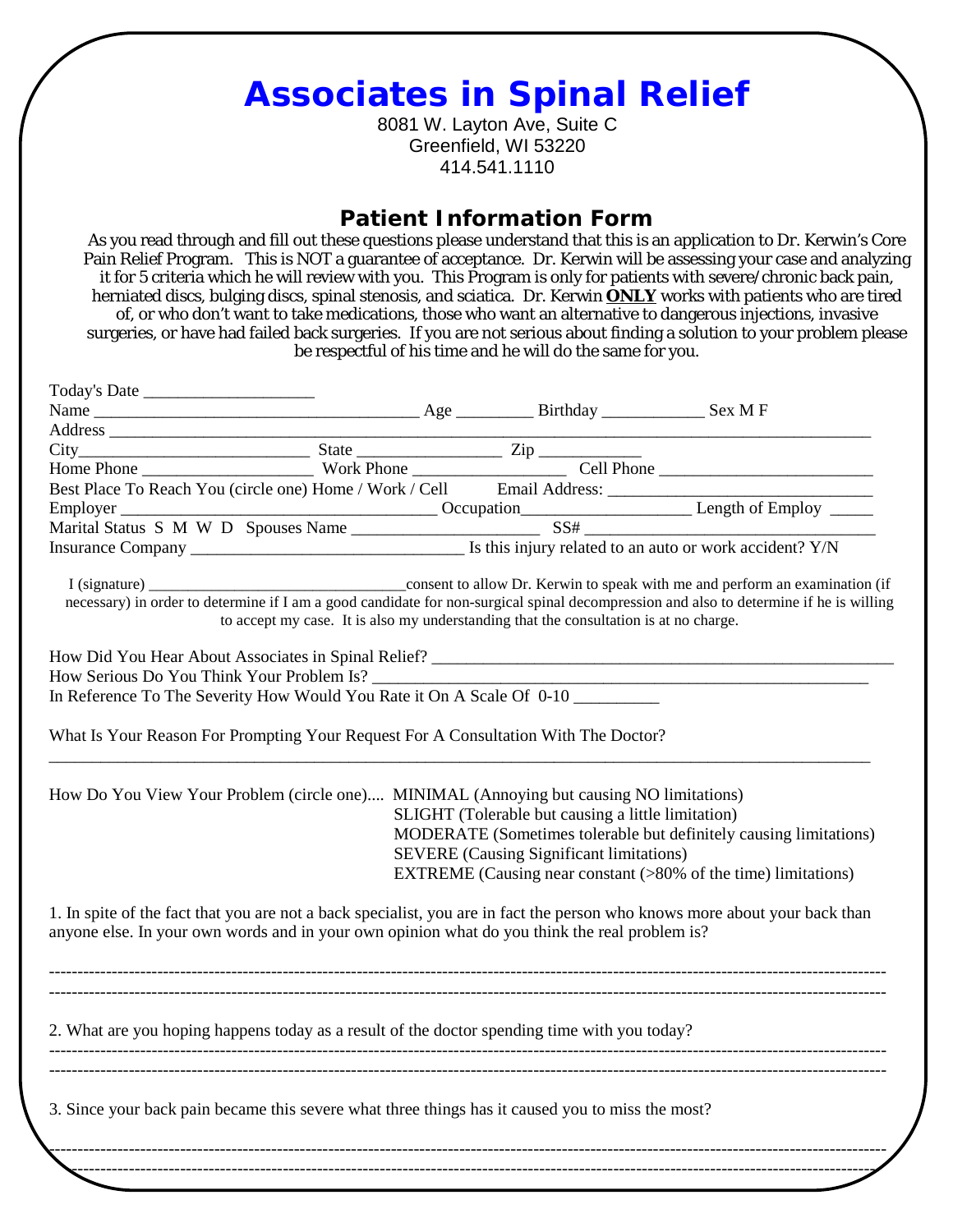| 4. How long have you been like this?<br>5. What changes/modifications have you had to make and how has your lifestyle change since your back problem? |                                                                  |                                                                                                                         |                     |  |
|-------------------------------------------------------------------------------------------------------------------------------------------------------|------------------------------------------------------------------|-------------------------------------------------------------------------------------------------------------------------|---------------------|--|
|                                                                                                                                                       |                                                                  |                                                                                                                         |                     |  |
| 6. What actions or activities do you have troubles with or are have limitations in?<br>7. What kinds of treatments have you received?                 |                                                                  |                                                                                                                         |                     |  |
|                                                                                                                                                       |                                                                  |                                                                                                                         |                     |  |
| Injections:                                                                                                                                           | $How Long \_\_$                                                  |                                                                                                                         | How Long            |  |
|                                                                                                                                                       |                                                                  |                                                                                                                         |                     |  |
| Physical Therapy:                                                                                                                                     |                                                                  |                                                                                                                         | $How Long ________$ |  |
|                                                                                                                                                       | 9. What actions can you take that temporarily decrease the pain? |                                                                                                                         |                     |  |
|                                                                                                                                                       |                                                                  | 10. What activities/movements are guaranteed to increase your pain and worsen your condition?                           |                     |  |
|                                                                                                                                                       |                                                                  | 11. What does the pain feel like (Sharp, Dull, achy, toothache, shooting, stabbing, numb, tingling, etc) and where?     |                     |  |
|                                                                                                                                                       |                                                                  | 12. What does it feel like when you wake up compared to the rest of the day? Is it worse in the morning or the evening? |                     |  |
|                                                                                                                                                       |                                                                  |                                                                                                                         |                     |  |